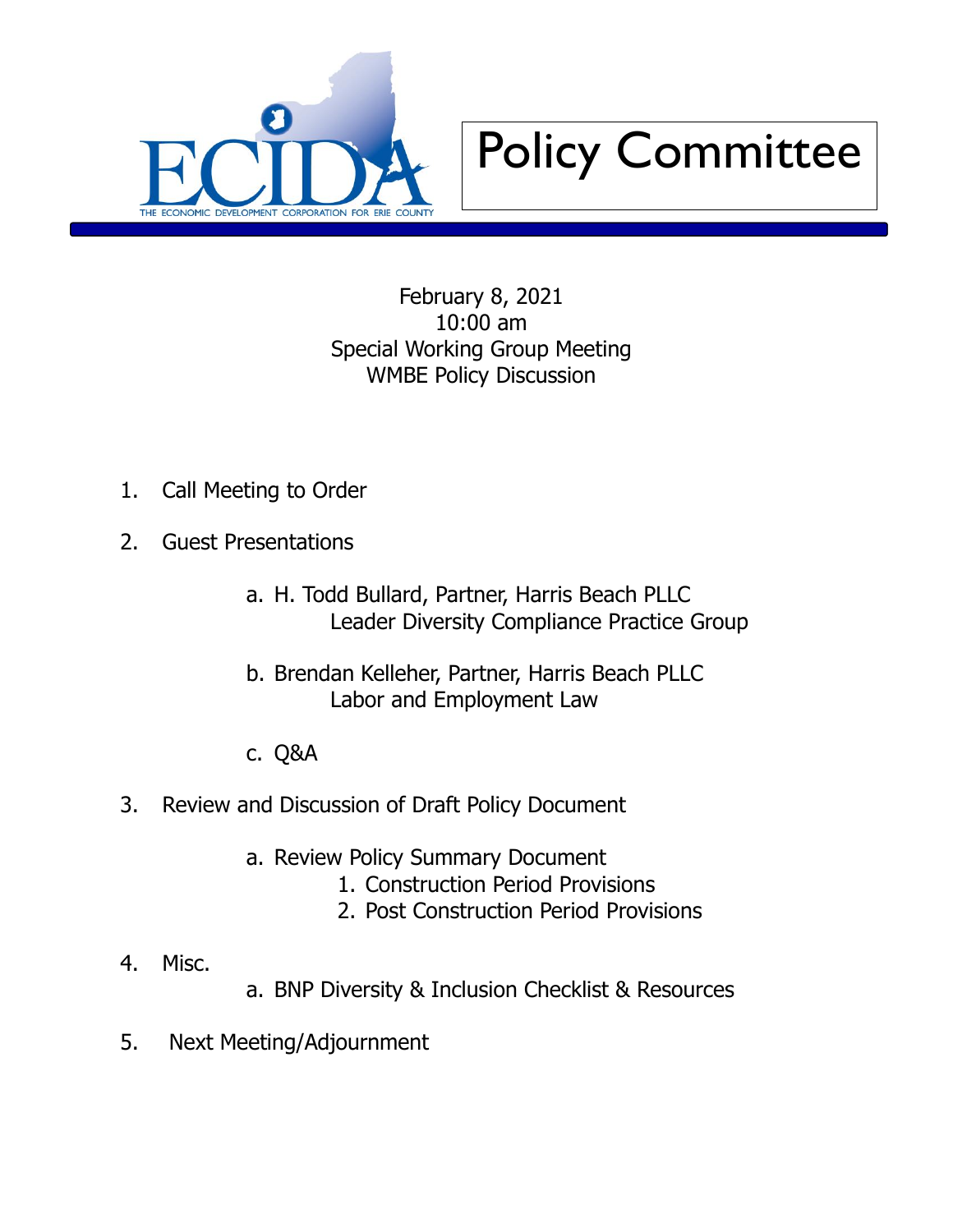

# **Checklist & Resources**

**thepartnership.org**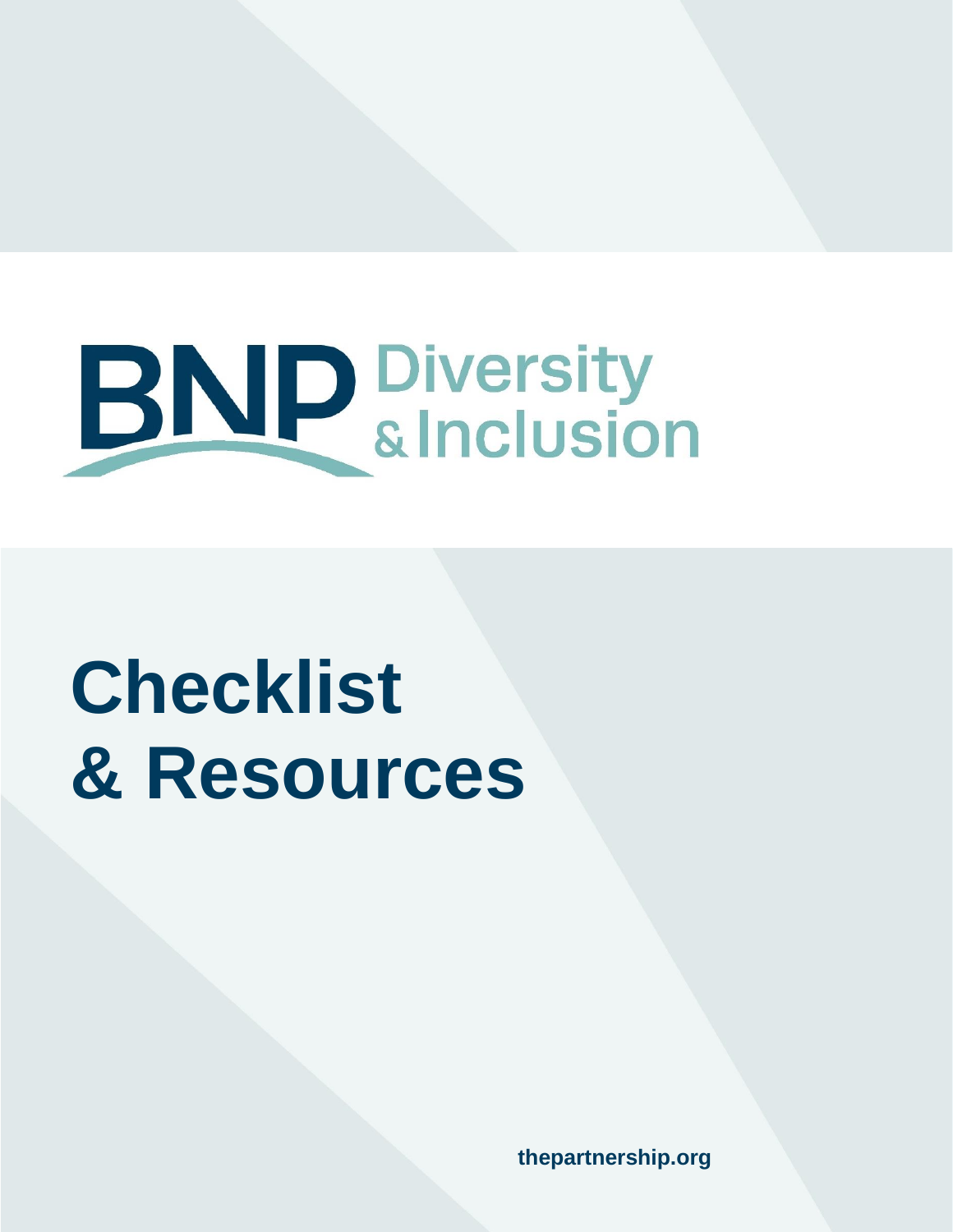

# **Thank you for your interest in creating or strengthening your inclusive workplace culture.**

Below you will find a checklist of things to consider as you begin or enhance your efforts. This resource can be a guide to ascertain where your company is in the process and function as a guide to help you develop a strategy within your company.

## **Some Checklist Terms**

In helping businesses advance diversity and inclusion strategies, it is important for everyone to be on the same page in terms of how D&I is defined. The following definitions may be helpful in your own company's initiatives:

- **Diversity** refers to the presence of different groups and/or different perspectives
- Inclusion is a feature of a setting when voice is valued from the diverse people present and they have organizational power
- **Equity** is the outcome where all people can achieve a valued goal or circumstance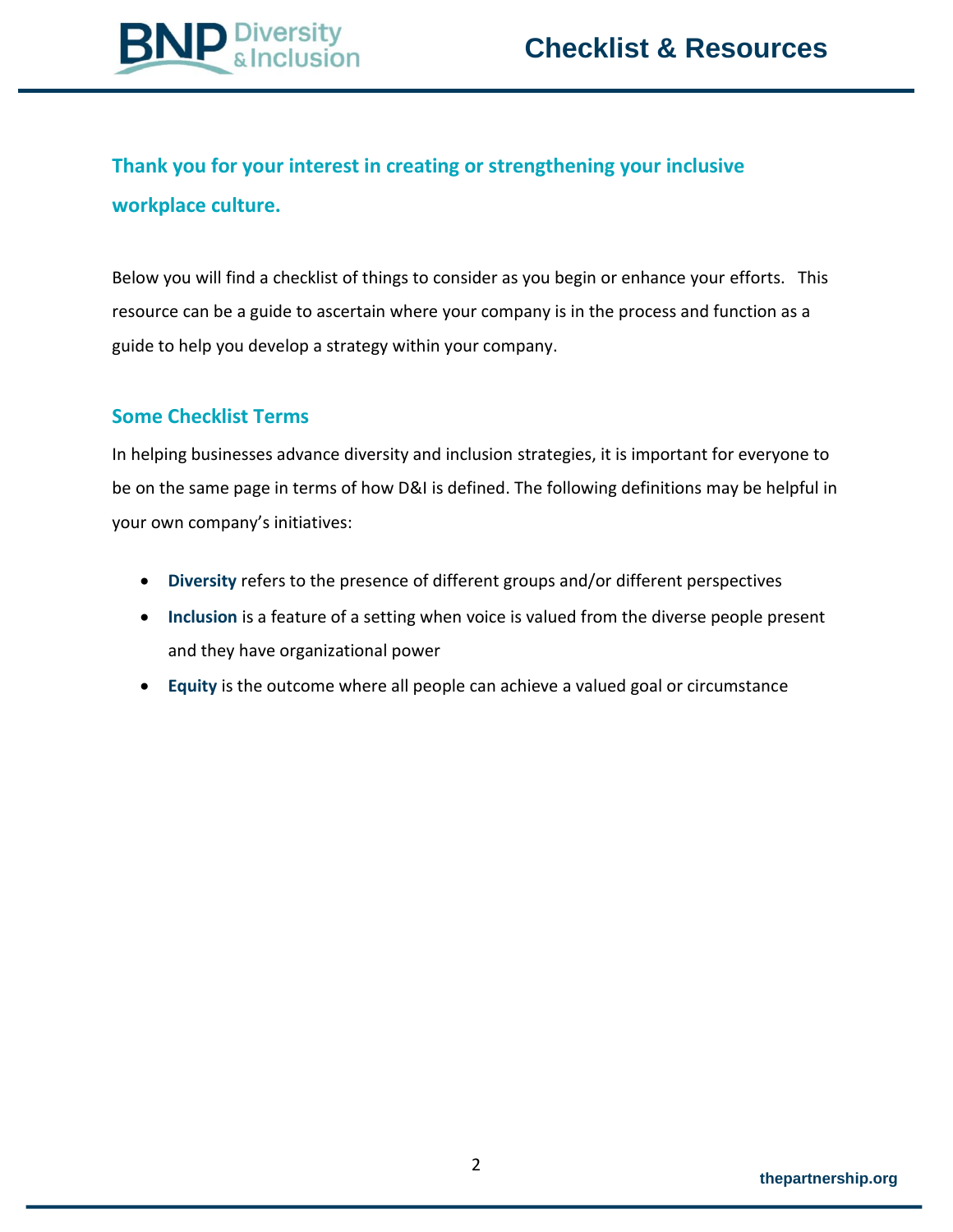

# **CHECKLIST**

## **Make an expressed commitment to diversity and inclusion and racial equity**

\_\_ Create vision and mission statements for your organization's plans

\_\_Authorize an intentional focus on D&I in your organizational policies to include:

- o Board diversity (if applicable)
- o Staff diversity
- o Vendor diversity
- o Asset investment to support D&I and racial equity (if applicable)

# **Practices for approaching diversity and inclusion in your workplace**

\_\_ Have a point person or persons in charge of diversity and inclusion processes

\_\_Create a committee to be in charge of diversity and inclusion processes

\_\_Encourage everyone in the workplace to be committed to enhancing diversity and inclusion processes

If your organization does not have anyone in charge of a process yet, begin planning for the near future

# **Set goals for diversity and inclusion**

- Set concrete goals for meeting diversity and inclusion standards
- Describe goals and record in writing for use by managers, associates, etc.
- \_\_Measure performance towards goals on a regular basis
- Did you achieve all goals, some of the goals, or none at all?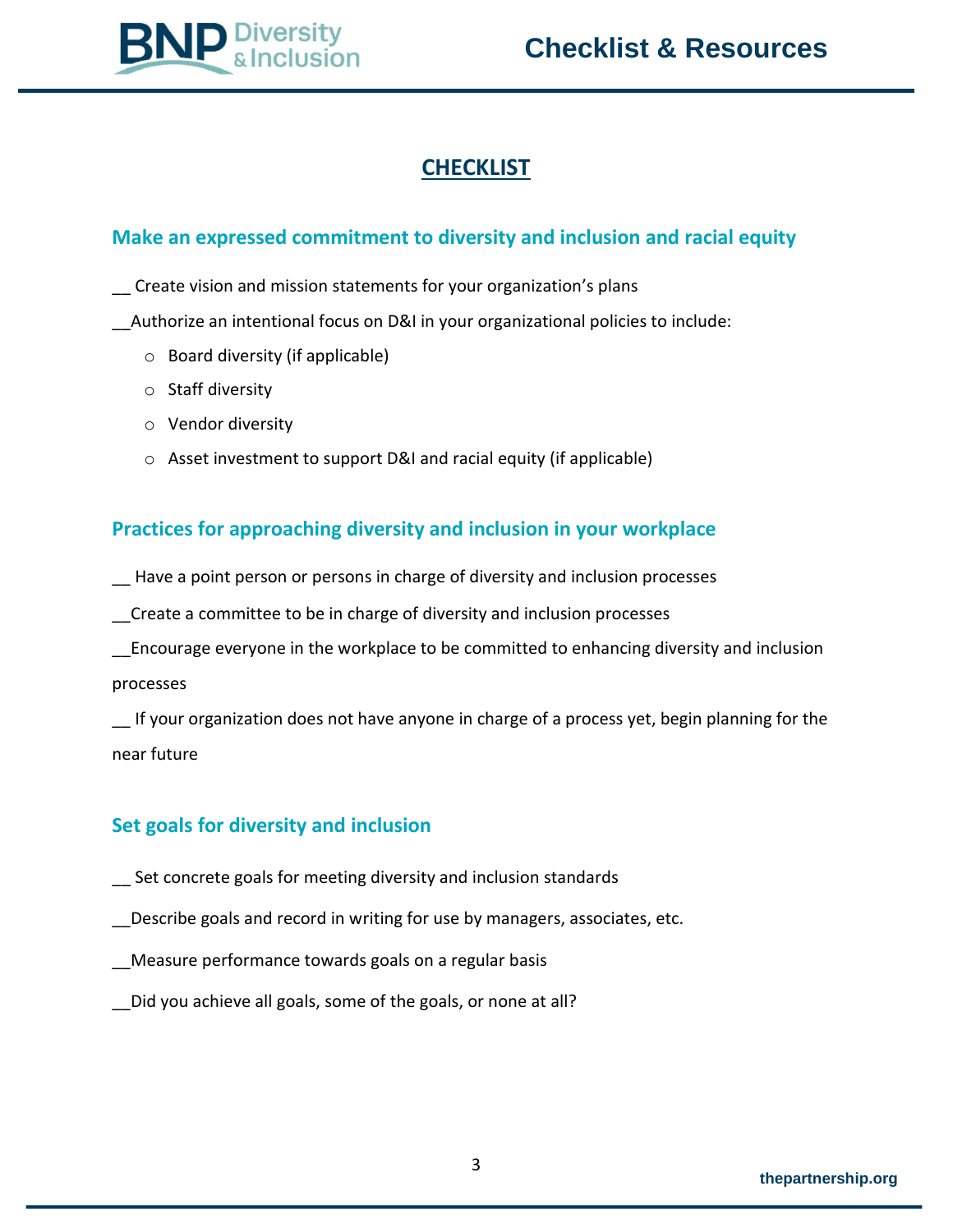

## **Implement policies to address diversity and inclusion in the workplace**

Including but not limited to:

\_\_ Managers examine unconscious bias

**D** Diversity<br>
& Inclusion

- Managers view statistics for equal employment opportunity (EEO) purposes before making decisions
- Job descriptions are run through a bias detector
- Job descriptions are advertised through affinity or shared interest groups
- \_\_Hiring managers follow specific diversity and inclusion guidelines
- \_\_Enforce Corporate social responsibility (CSR) policies to assist diversity and inclusion efforts

## **Understand what may be obstacles to diversity and inclusion efforts**

Examples include but are not limited to:

\_\_ Budgetary resources

- \_\_Institutional attitudes
- Lack of support from leadership
- \_\_Hesitation for others to talk about difficult topics
- \_\_Other \_\_\_\_\_\_\_\_\_\_\_\_\_\_\_\_\_\_\_\_\_\_\_\_\_\_\_\_\_\_\_\_\_\_\_\_\_\_\_

#### **Seek information about diversity and inclusion practices in the workplace**

Utilize available resources including but not limited to:

\_\_Web sites

\_\_Journals

\_\_Affinity groups

- \_\_Government agencies
- \_\_The Buffalo Niagara Partnership
- Other  $\Box$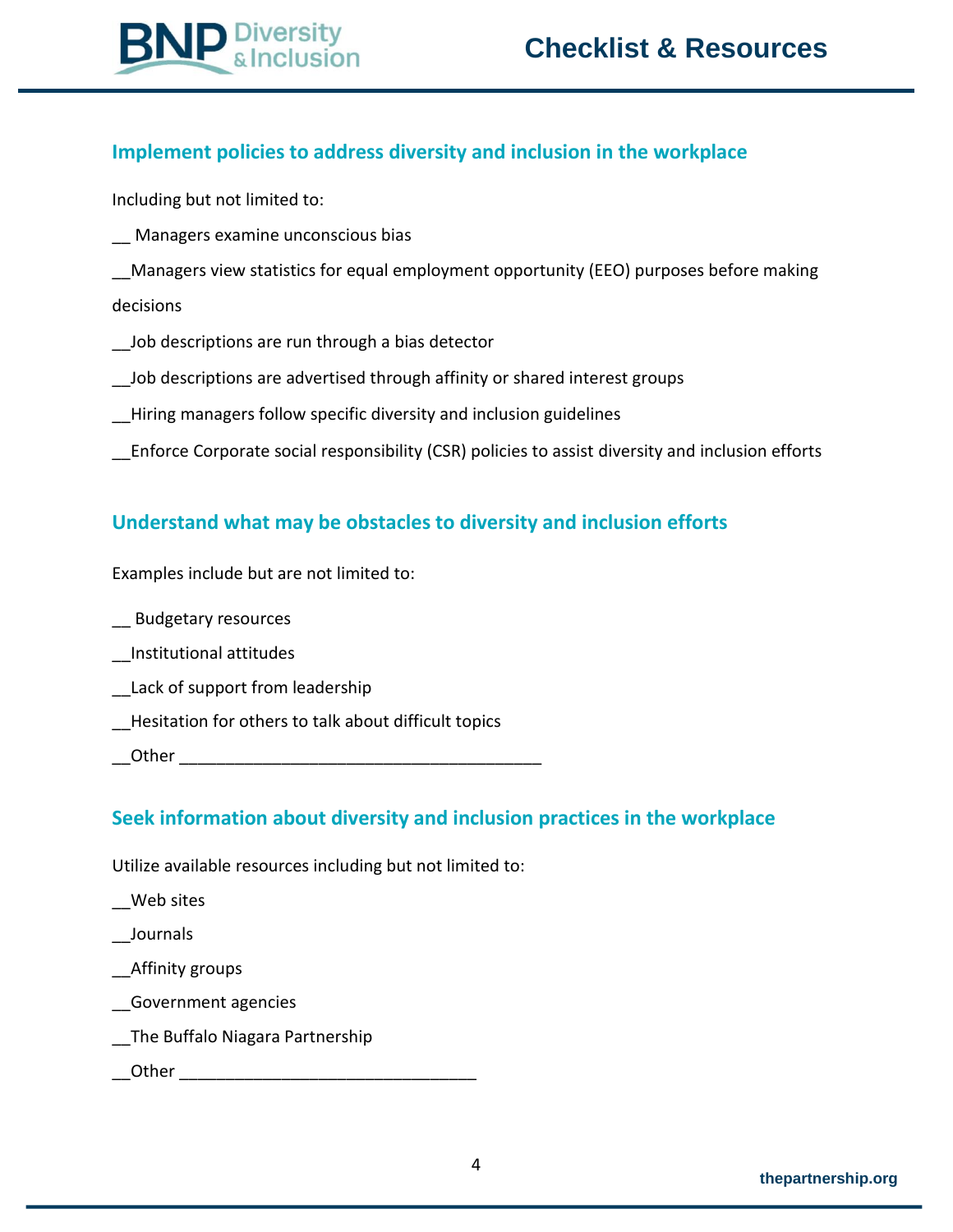## **Utilize accountability mechanisms to monitor diversity and inclusion**

- \_\_Regularly collect, organize, and publicize data on board, staff, advisor, vendor diversity
- Analyze this data to identify gaps where inequities appear
- Analyze operational decisions for impact on diversity and inclusion
- Analyze organizational communications for impact on diversity and inclusion
- \_\_Routinely assess messaging in communications, internal and external
- Dedicate a senior staff position specifically to diversity and inclusion
- \_\_Consider investment advisor and vendor reviews as related to diversity and inclusion

\_\_Incorporate commitment to diversity and inclusion into policies, procedures, performance expectations, and orientations for new employees and board members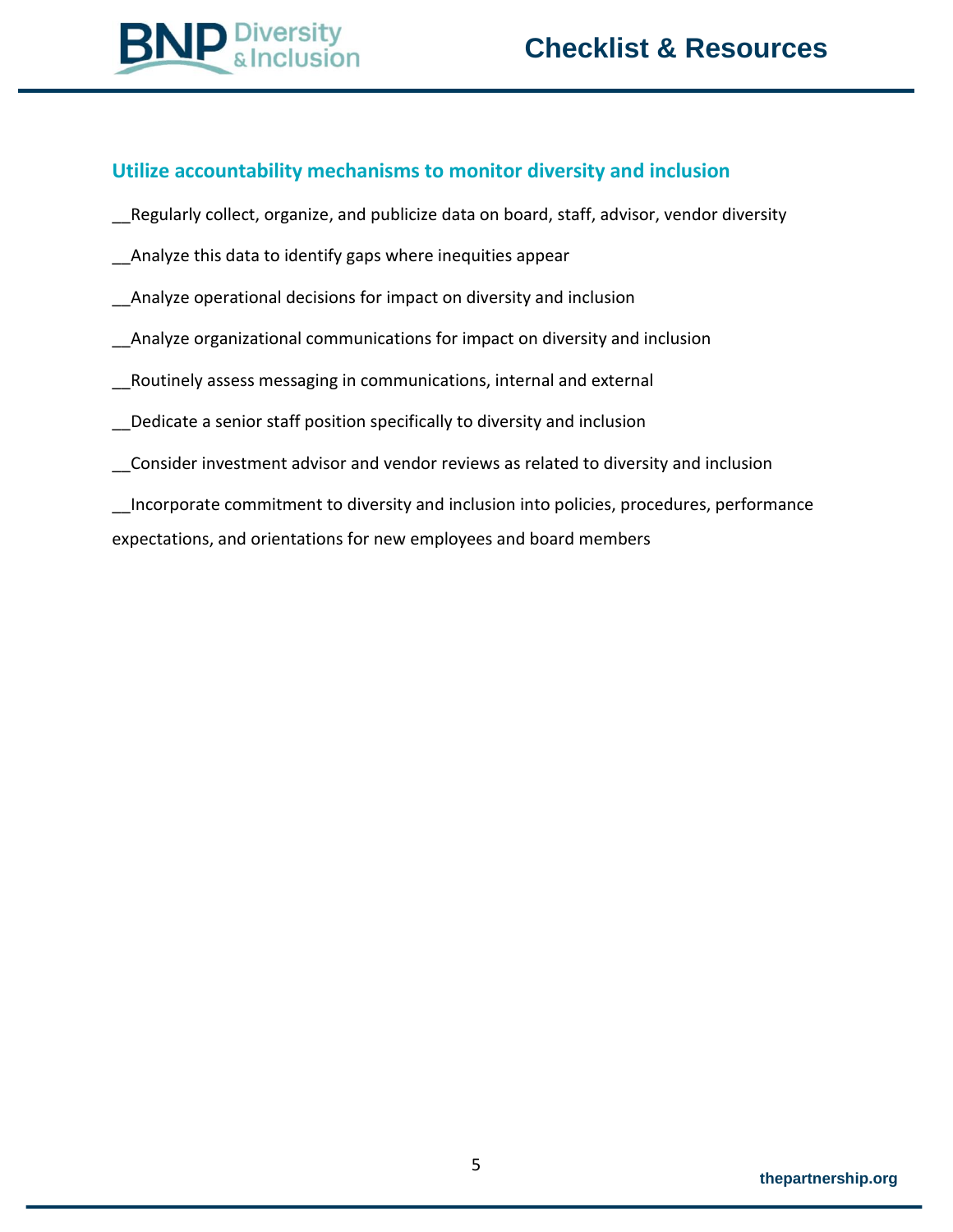

# **CHALLENGE QUESTIONS ABOUT YOUR D&I INITIATIVES**

# **How much do you agree or disagree with the following statements as they relate to your efforts?**

- o Leaders are knowledgeable about how inequities of opportunities are produced
- $\circ$  Leaders build, maintain and leverage an equitable and inclusive environment
- o Professional development in diversity and inclusion is provided to managers
- o Staff members receive ongoing training in diversity and inclusion
- o Activities that foster inclusion are deliberately initiated by the organization
- o Leaders ensure equity is promoted by using the organization's
	- o Budget
	- o Vendor Selection
	- o Talent Management System
- o Organization maintains a culture that promotes
	- o Diversity
	- o Inclusion
	- o Equity

For those statements you disagree with, explore what your organization can do to bring closer to agreement.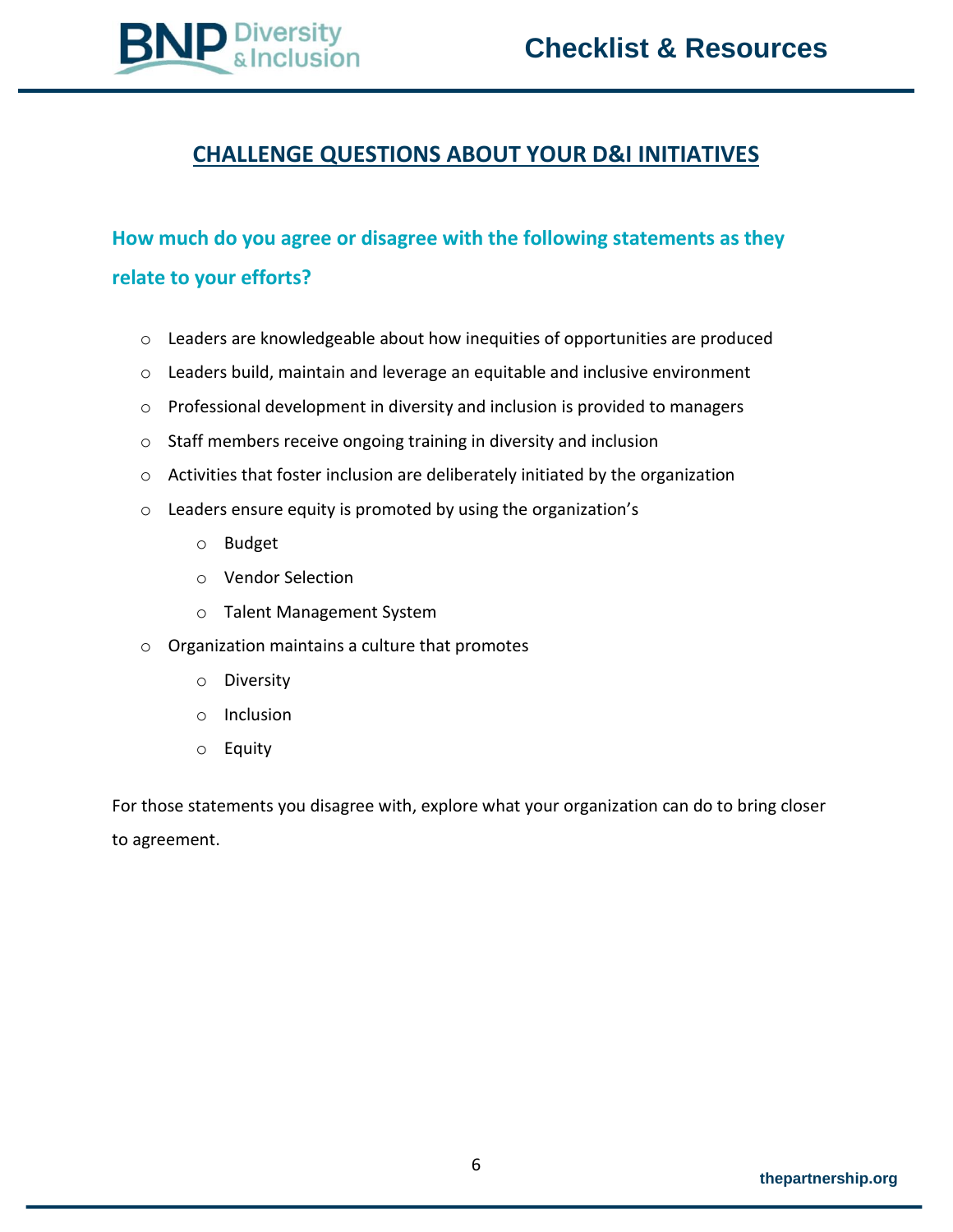

# **RESOURCES**

Whatever phase your organization's diversity and inclusion efforts may be in, the Buffalo Niagara Partnership is here to help you act. You can learn more about all the Partnership has to offer on our website **[HERE](https://www.thepartnership.org/talent-workforce/diversity-inclusion/)** including innovative programs such as:

**[Diversity & Inclusion Executive Exchange](https://www.thepartnership.org/talent-workforce/diversity-inclusion/diversity-inclusion-executive-exchange/)**

**[Diversity & Inclusion Academy](https://www.thepartnership.org/talent-workforce/diversity-inclusion/diversity-inclusion-academy/)**

**[Diversity & Inclusion Symposium](https://www.eventbrite.com/e/2020-diversity-inclusion-symposium-tickets-93528073987)**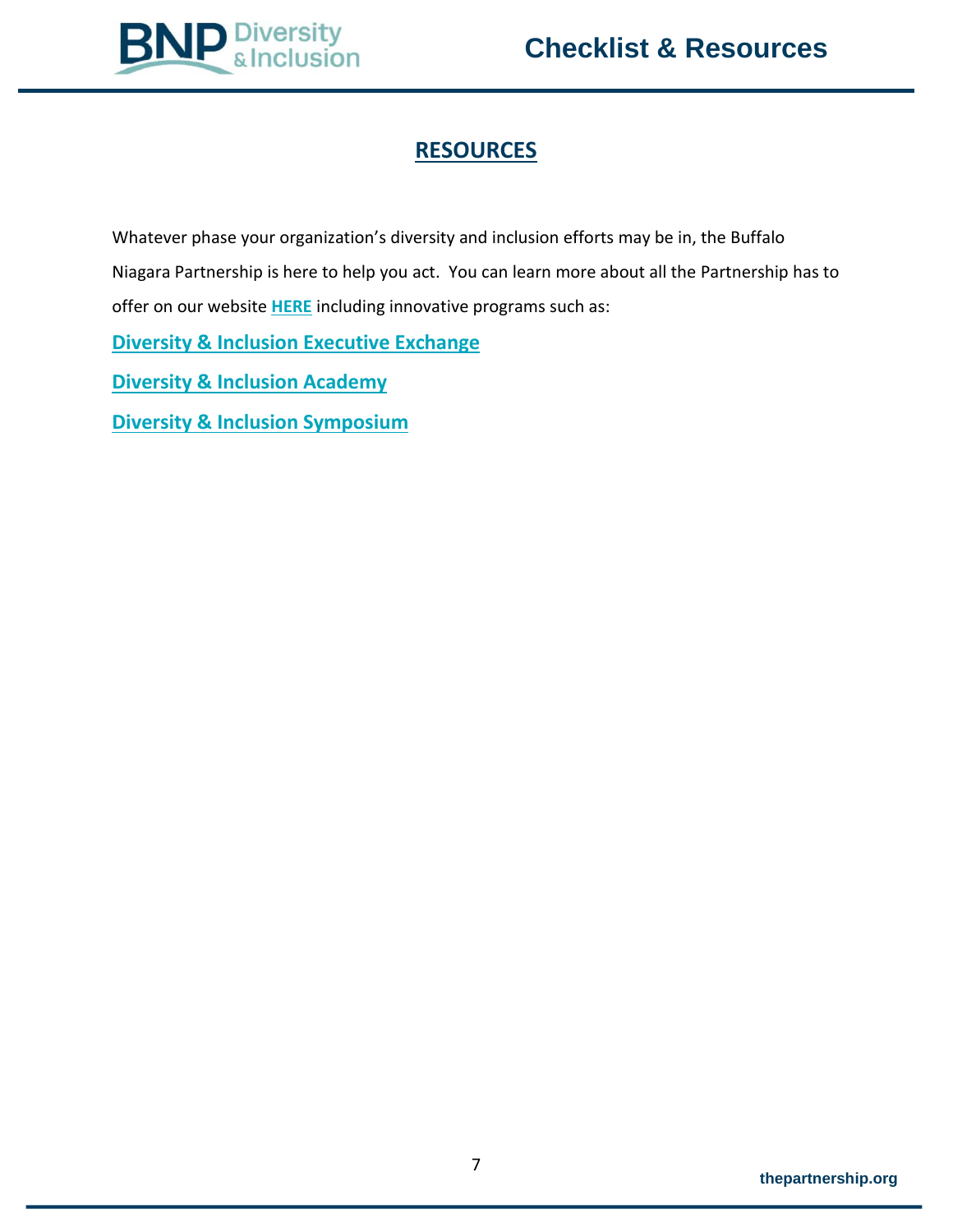## *Summary of ECIDA MWBE, Diversity and Inclusion Incentive Policy Concepts*

#### **Overall Goal:**

Create a program that will encourage ECIDA tax incentive applicants to promote diversity and inclusion initiatives within their organizations and create MWBE utilization goals for ECIDA incentivized projects (ECIDA project).

#### **Policy Objective:**

Projects seeking ECIDA assistance would be incentivized to participate in the Agency's MWBE Diversity and Inclusion Policy. Applicants that participate in the program would receive extra incentives (PILOT) for meeting goals and objectives as outlined in the Policy.

The policy would have two component phases, one for the construction or project procurement period and the second for post construction operations over the term of the ECIDA incentive period.

ECIDA projects would qualify for a "MWBE Enhanced PILOT Schedule" if they achieve the MWBE goals during the construction period and/or meet certain post construction operational diversity and inclusion goals.

#### **Construction Period:**

Companies engaging in construction activities (Includes labor and materials as well as design and engineering services) for ECIDA projects would report on MWBE goals and show that they made a "good faith effort", which would include every reasonable attempt to comply with the provisions of the policy to achieve a level of MWBE utilization for the ECIDA project construction period. Percentage of MWBE utilization would be set by the ECIDA board based on the dollar value of the project construction budget.

#### **Post Construction Operational Period:**

ECIDA projects could qualify for additional incentives if they would meet or undertake certain post construction operational diversity and inclusion goals or activities.

A list of potential goals and activities would be developed as part of the policy formation that companies could choose from to participate in, including employment utilization goals, procurement goals for operational purchases, and organizational diversity and inclusion training and programming.

Upon application to the ECIDA, businesses would sign up to participate in the program which would allow them to receive potential additional benefits through the MWBE Diversity and Inclusion Enhanced PILOT Schedule. The company's efforts would be monitored through ECIDA's compliance program throughout the term of the incentive period.